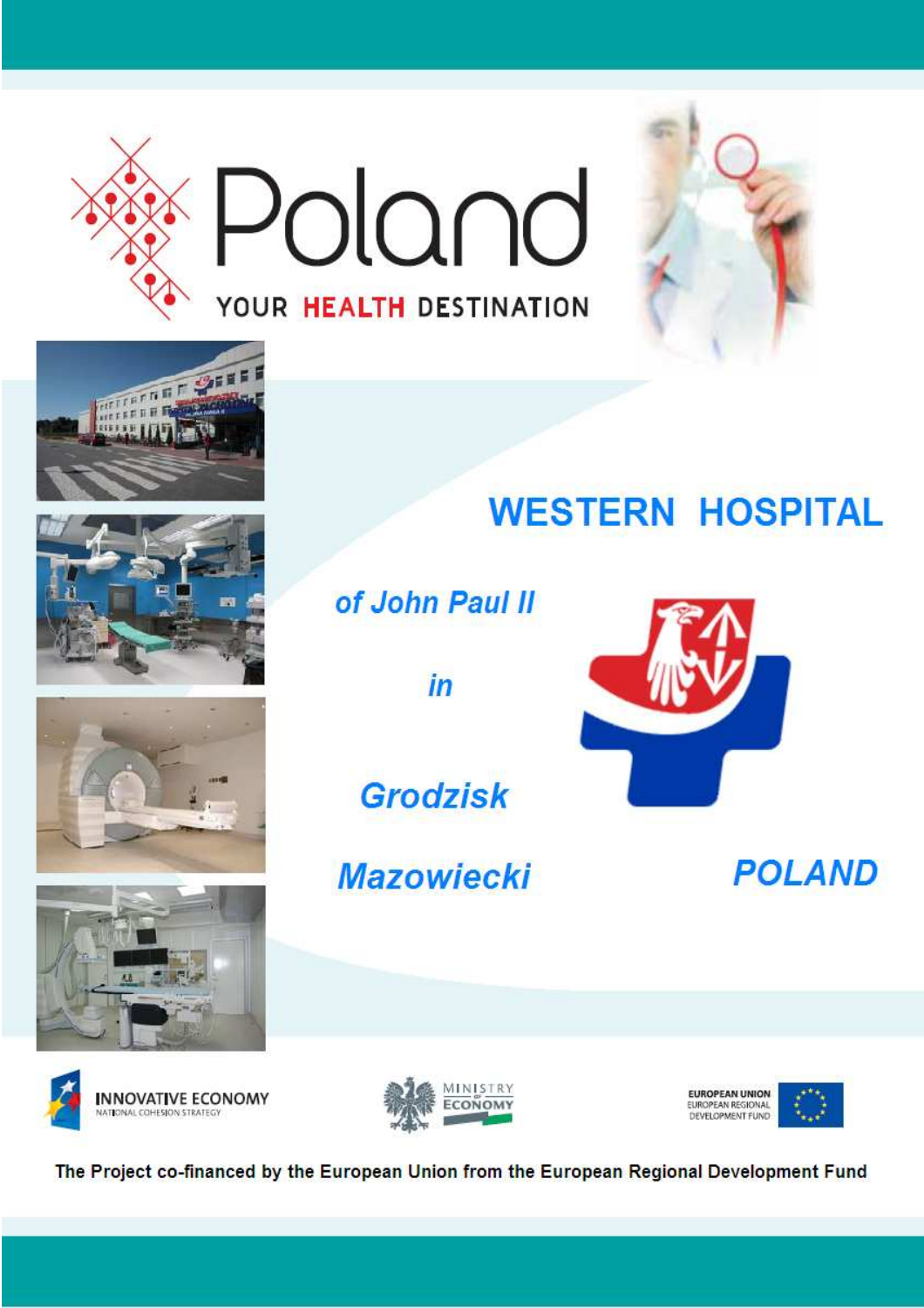

The John Paul's II Western Hospital has been admitting patients since 2003 into its modern facilities, which meet European standards. The Hospital is located approximately 30 km west of the International F. Chopin Airport in Poland's capital Warsaw. Over the past few years we have had the privilege of being the regional leader among 256 hospitals in the prestigious nationwide "Safe Hospital" ranking, complied each year by the biggest nationwide newspaper "Rzeczpospolita".

What makes us unique?

- •We have one of the lowest hospital infection rates of less than 4.5% (with 10% being the average rate according to the CDC).
- •Our post-operative complication rate is below 0.9%.
- •We are a multi profile hospital with highly specialist equipment and a wide range of diagnostic procedures.
- •We provide modern medical treatment services including minimally invasive surgery and endoscopy.
- •Our doctors are highly experienced and dedicated professionals that guarantee competence, quality and reliability.
- •We offer each patient a personal coordinator and a package of services including accommodation and transportation.
- •We are patient-centred hospital providing care that is respectful and responsive to individual patient preferences, needs, and sensitive to cultural values
- •We deliver the highest quality and comfort of stay for all our patients and their families.
- •We pride ourselves for strength of our partnerships and cooperation with domestic and international medical centres alike.

 We are a multi profile hospital but most highprofile departments include: surgery, neurosurgery, orthopaedics and traumatology, urology and invasive cardiology.

With our 350 hospital beds, we admit over 30.000 patients annually (including international patients). We have one of the most modern operating theatres all constructed using top quality non-corrosive



stainless steel technology, and equipped with laminar air-condition systems which meet the highest international standards of the operating room hygiene. Therefore our surgical site infection rate is less than 2%. We perform in excess of 5.000 surgical procedures annually with a perioperative mortality rate less than 0,9%. Thanks to our stateof-the-art equipment and highly qualified medical staff we are able to perform the full range of surgical procedures.

Surgical procedures: We offer a wide range of operations including laparoscopy procedures: gallbladder removal, appendix removal, operation of abdominal ruptures, liver (e.g. cyst, tumours), peritoneal adhesions, partial intestine resections and bariatric surgery.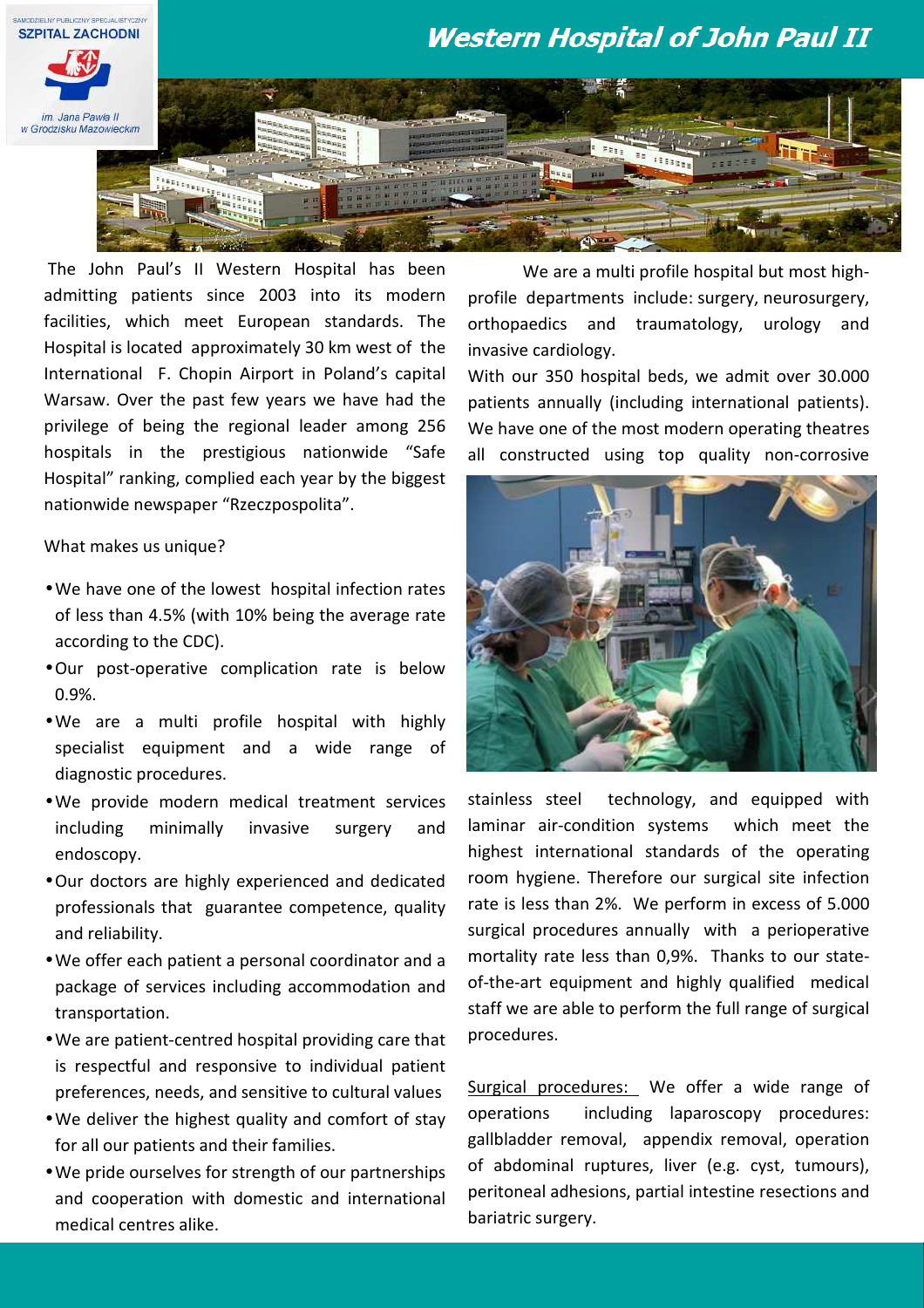Bariatric is the branch of medicine which deals with causes, prevention and treatment of obesity. We offer the following type of bariatric surgery:

- laparoscopic sleeve gastrectomy (which is also known as gastric sleeve, gastric sleeve resection, sleeve gastrectomy, tube gastrectomy),
- laparoscopic placing a stomach band, which limits the stomach's volume (gastric banding)
- laparoscopic resection of a part of stomach and creating a gastro-small intestines bypass,



which dramatically shortens the digestive tract (gastric bypass). This procedure involving both the stomach and the digestive tract's length reduction, substantially reduces the surface area for digestion and absorption of food. This type of operation is prescribed to treat morbid obesity (BMI over 40kg/m2) as well as for patients with a metabolic syndrome associated with a BMI of less than 40kg/m2.

Neurosurgery: We perform minimally invasive

procedures using the highest international standards. During a procedure we stabilise the spine column using,



for example MANTIS system (Minimal Access

Non-Traumatic Insertion System), which is the less invasive percutaneous system used in this type of operation.

Orthopaedics and traumatology: We perform

replacement surgery of big joints (hip. knee, elbow), and we create an operating space with minimally invasive methods. We treat bone trauma of limbs and spine column. We perform posttraumatic reconstruction of fractured limbs; apply percutaneous stimulation



procedures for growth disorders; percutaneous procedures in joints and ligament treatments; and arthroscopy of the shoulder and the knee. We provide prosthetic limb services (fitting).

Urology: We offer a method of prostate cancer treatment that is unique in the world. Method is



called High Intensity Focused Ultrasound (HIFU). This is minimally

invasive treatment and an excellent option for active men or men who have local disease



recurrence following basic therapy. The advantages of this method are: precision in targeted destruction of deep seated prostate tissues in one treatment session, and no damage to the surrounding healthy tissues. This method is totally configurable and robotised with low rates of complications, no incisions, no radiation, and with recovery times of no longer than 2 days.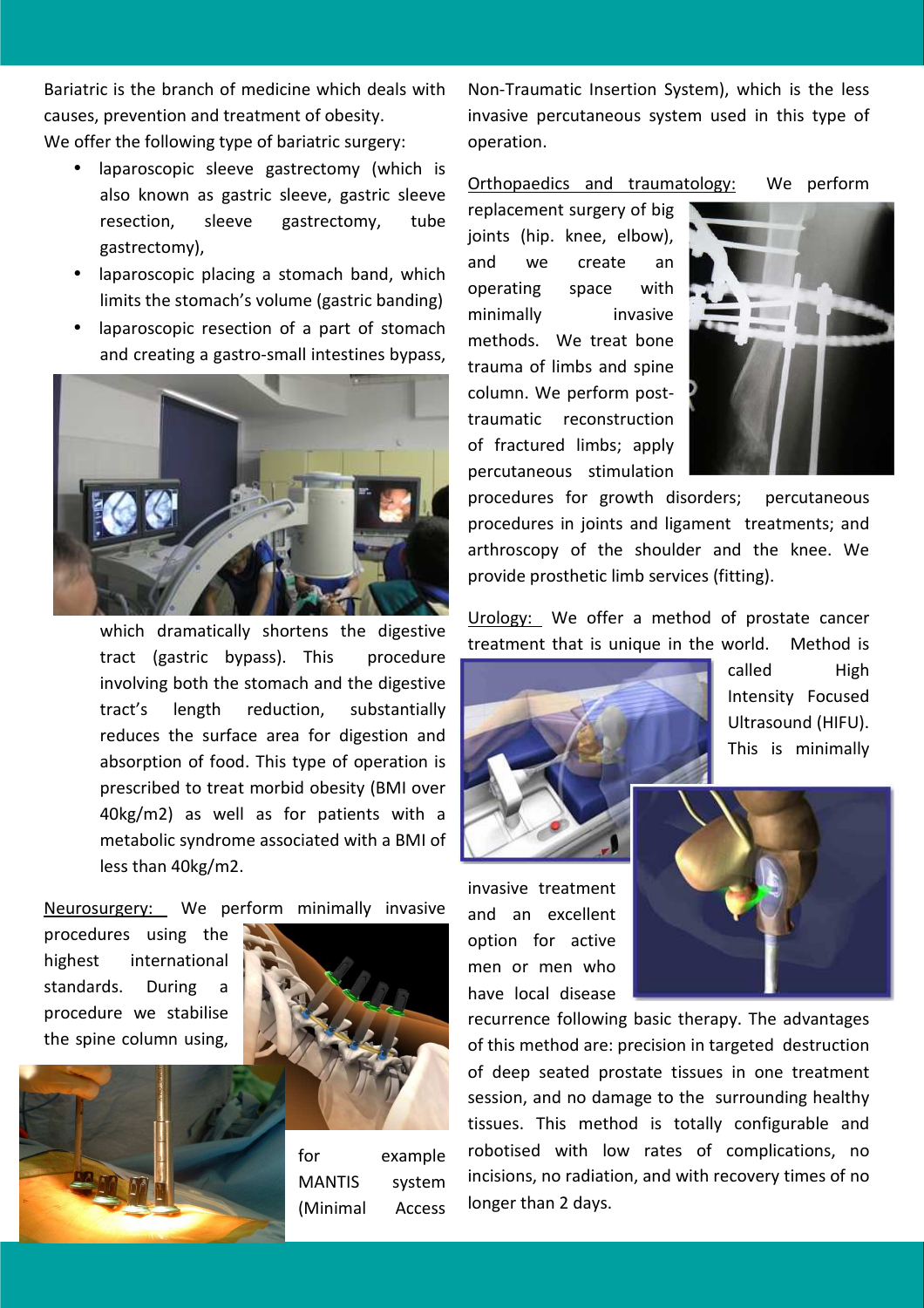We also perform the unique RENOVA LSWT procedures for patients with erectile dysfunction of organic origin. A new non- invasive therapy makes use of the therapeutic properties of low intensity shockwaves (LISW) to induce local, controlled angiogenesis and significantly improve penile hemodynamic. Low-intensity shockwave therapy (LSWT) is currently the leading treatment method for patients with erectile dysfunction of organic origin. The therapy shows very promising results with over 80% of patients reporting complete restoration of erectile function after being treated with this method.

Invasive Cardiology: We perform over 60 coronary angioplasty procedures each month on patients with



acute coronary syndromes, and other heart disorders. We perform pacemaker implantation and ICD (implantable cardioverter defibrillator) procedures. We also conduct minimally

#### **BEFORE**



invasive percutaneous catheter ablation of arrhythmia treatment, which allows for a relatively short postoperative hospital



stay. Our patients are offered comprehensive cardiac rehabilitation programs as part of follow-up care.

Our rehabilitation centre provides therapy for



patients with mobility disorders caused by orthopaedic, cardiologic, neurologic or rheumatologic diseases. Our highly trained specialised team tailors an individual treatment programmes taking into account each patient's individual health.

Patients are offered single or double rooms equipped with en suite bathroom. The hospital has dedicated and comfortable guest rooms where members of patient's family can stay and rest while accompanying their relatives.

The whole infrastructure is designed for our patients individual needs.

There is also a strong support network including a full range of diagnostic laboratories available 24 hours a day.

We use our best efforts to ensure that our staff continuously update and develop their knowledge and qualifications to fulfil our patient's expectations who are seeking modern healthcare.

Our goal is to provide healthcare services on par with leading centres in Europe and the United States but at more affordable prices.